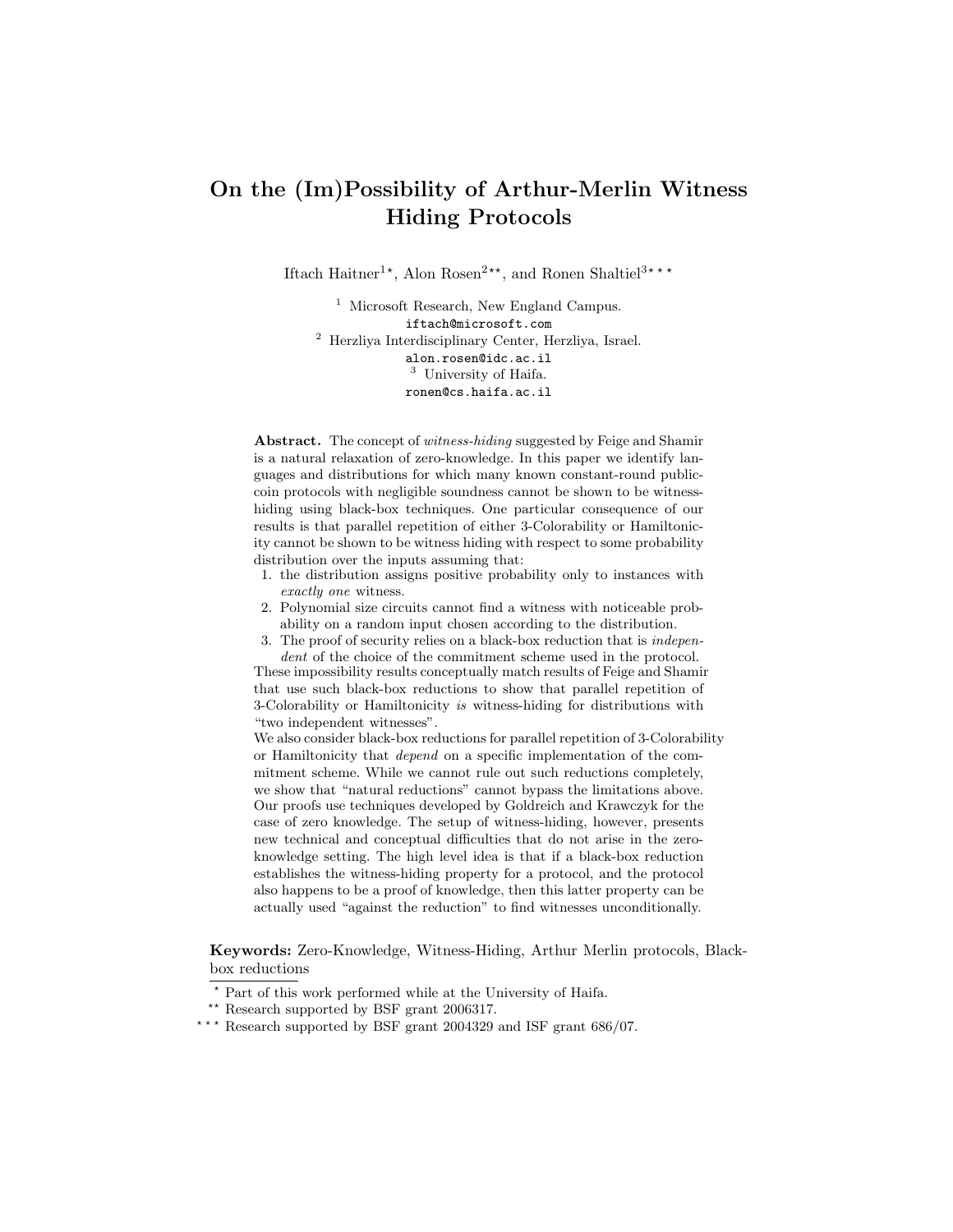# 1 Introduction

In a proof the *prover* tries to convince the *verifier* that a certain statement is true. The basic requirements are *completeness* and *soundness*. The former means that the prover is always able to convince the verifier in the validity of a true statement, while the latter means that the prover is not able to convince the verifier in the validity of a false statement.

In cryptography, the statement typically belongs to NP, and the proof is required to maintain the prover's "privacy". As a consequence, the proof is interactive and randomized, and the verifier only gets statistical confidence in the validity of the statement.

The privacy requirement usually refers to some information about the NPwitness used by the prover. Given the difficulty in capturing what exactly is the information that needs to be hidden, the tendency is to be conservative. This gives rise to the notion of zero-knowledge proofs: protocols that do not reveal anything beyond the validity of the statement being proved [15].

# 1.1 Zero Knowledge

Zero-knowledge (ZK) proofs are usually constructed using smaller "atomic" ZK protocols as a building block. The typical atomic protocol is "public coin", requires 3 rounds of interaction, and may convince the verifier in the validity of a false statement with constant probability.<sup>4</sup> Well known examples are the protocols for Quadratic Residuosity [15], 3-Colorability [13], and Hamiltonicity [5].

In order to gain higher statistical confidence in the validity of the statement, the verifier requests to repeat the execution of the atomic ZK protocol multiple times independently. To retain the zero-knowledge property of the atomic protocol, the verifier requests that the repetitions be conducted sequentially [14]. This results in high round complexity, and is highly undesirable.

An alternative way to increase the verifier's confidence (preferable in terms of round complexity) is to repeat the sub-protocol in *parallel*. Demonstrating that parallel repetition of the atomic protocols is zero-knowledge, however, appears to be a challenging task. Indeed, as shown by Goldreich and Krawczyk only trivial languages have a black-box zero-knowledge constant-round public-coin proof with negligible soundness error [12].<sup>5</sup>

The Goldreich-Krawczyk impossibility result can be bypassed by considering private-coin protocols [12], or by employing non black-box simulation techniques [3]. Nevertheless, it is still interesting to ask whether black-box techniques can be used to establish security of public-coin protocols. First of all, public-coin

<sup>&</sup>lt;sup>4</sup> A protocol is public-coin if the verifier's messages consist of his own random coins. Constant-round, public-coin proofs are sometimes referred to as Arthur-Merlin proofs (AM) in the literature (cf., [2])

<sup>5</sup> Black-box zero-knowledge essentially means that when establishing the zeroknowledge property of the protocol, the protocol designer is restricted to only observing the "input-output" behavior of a given malicious verifier.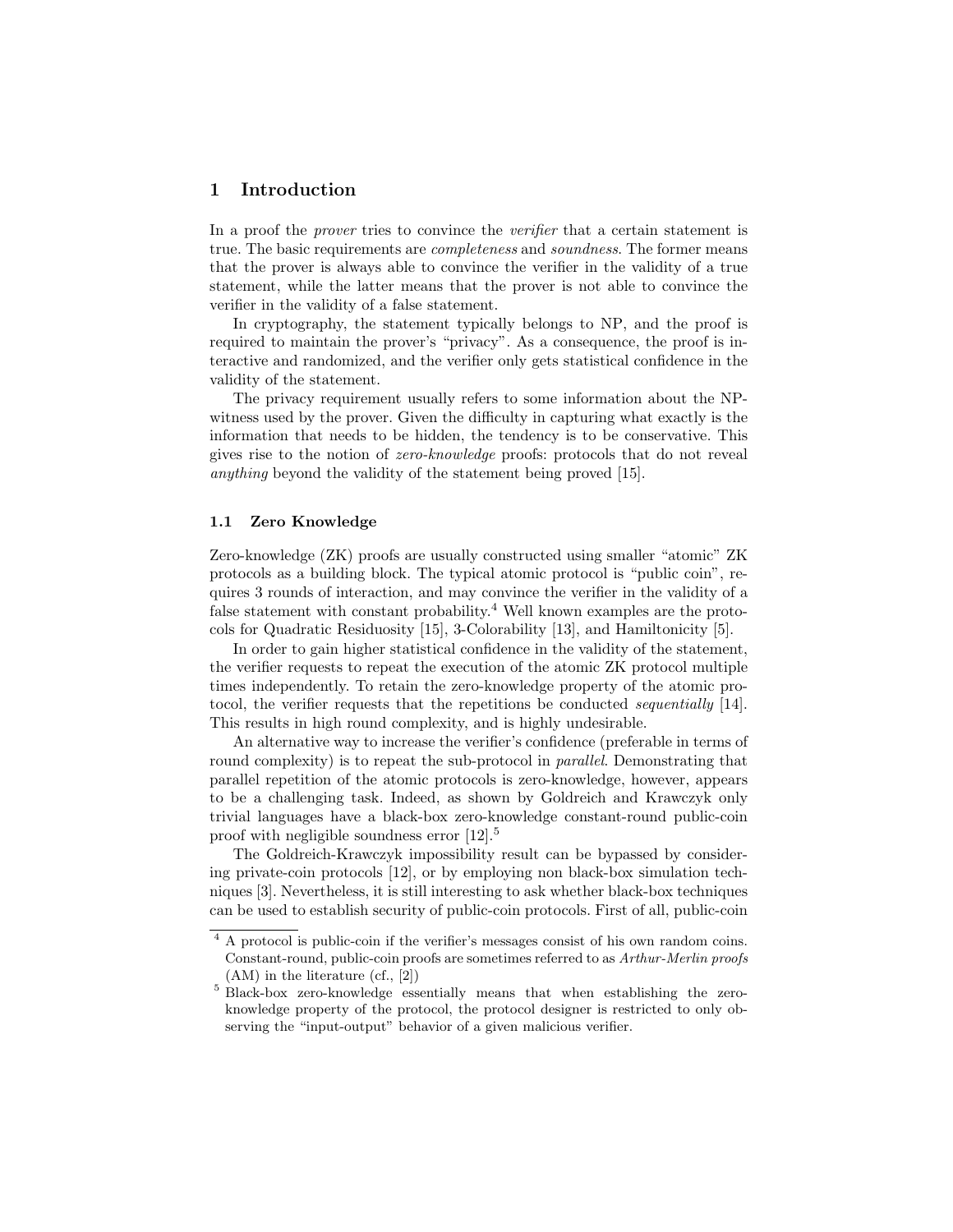protocols tend to be simpler than private-coin ones, and are easier to work with when used as sub-protocols. Secondly, current non black-box techniques are only known to achieve soundness against computationally bounded provers, whereas the "atomic" ZK protocols retain their soundness even in face of a computationally unbounded prover. Thirdly, many of the known public-coin protocols require only 3 rounds of communication, whereas the best private-coin and non-black protocols require 5 and 7 rounds respectively. Finally, when available, blackbox techniques are preferable over their "non-black-box" counterparts, mainly because they offer a better tradeoff of security vs. efficiency.

# 1.2 Witness Indistinguishability

Despite the failure in establishing the zero-knowledge property of constant-round public-coin protocols with negligible soundness, and in particular of the parallel repetition of "atomic" ZK, there is still no evidence that these specific protocols are insecure. This suggests an alternative approach: identify a weaker (yet meaningful) security property and prove that it is satisfied by the protocols.

Feige and Shamir define a protocol to be witness-indistinguishable (WI) if the verifier cannot identify the witness that was actually used by the prover in the interaction [9]. Witness-indistinguishability is implied by zero knowledge. Unlike zero-knowledge, however, witness indistinguishability is preserved under parallel repetition. As a consequence, repeating atomic ZK protocols in parallel results in a 3-round WI public-coin protocol with negligible soundness error.

Witness-indistinguishability has turned out to be highly applicable as a building block for higher level protocols. It is sometimes unclear, however, what exactly is hidden by such protocols. On the one hand, WI gives no security guarantee in case that the statement has only one witness associated with it. On the other hand, if a statement has at least two independent witnesses, then any WI protocol for that statement does not reveal the witness being used by the prover in the interaction [9].<sup>6</sup>

 $\overline{6}$  The precise formulation of this implication is somewhat technical to state. See [11], Sec 4.6.3.2 for more details. Let us briefly review the argument in a special case. Let f be a one way function and consider the distribution X defined by  $x = f(s)$ for a uniformly chosen s. Now consider the distribution  $X'$  that consists of two independent copies of X and let  $L' = \{x_1, x_2 : \exists i, s_i \text{ s.t. } f(s_i) = x_i\}$ . Note that  $L' \in$  $NP$  and  $L'$  has at least two witnesses on any input in the support of  $X'$ . [9] show that a WI proof for  $L'$  is hiding witnesses for the distribution  $X'$ . Loosely speaking, this follows because if a verifier  $V^*$  finds witnesses on  $X'$  then  $V^*$  can be used to invert f as follows: Given x chosen from X, one can sample another  $x'$  from X together with a witness s'. We then set  $(x_1, x_2)$  to be a random ordering of  $(x, x')$ and prove that the pair  $(x_1, x_2) \in L$  to the verifier using the witness s'. We have assumed that the verifier produces a preimage for one of the two x's with noticeable probability. Since the proof is WI the verifier "does not know" which of the two x's was used,  $V^*$  can be used to invert the one-way function with noticeable probability.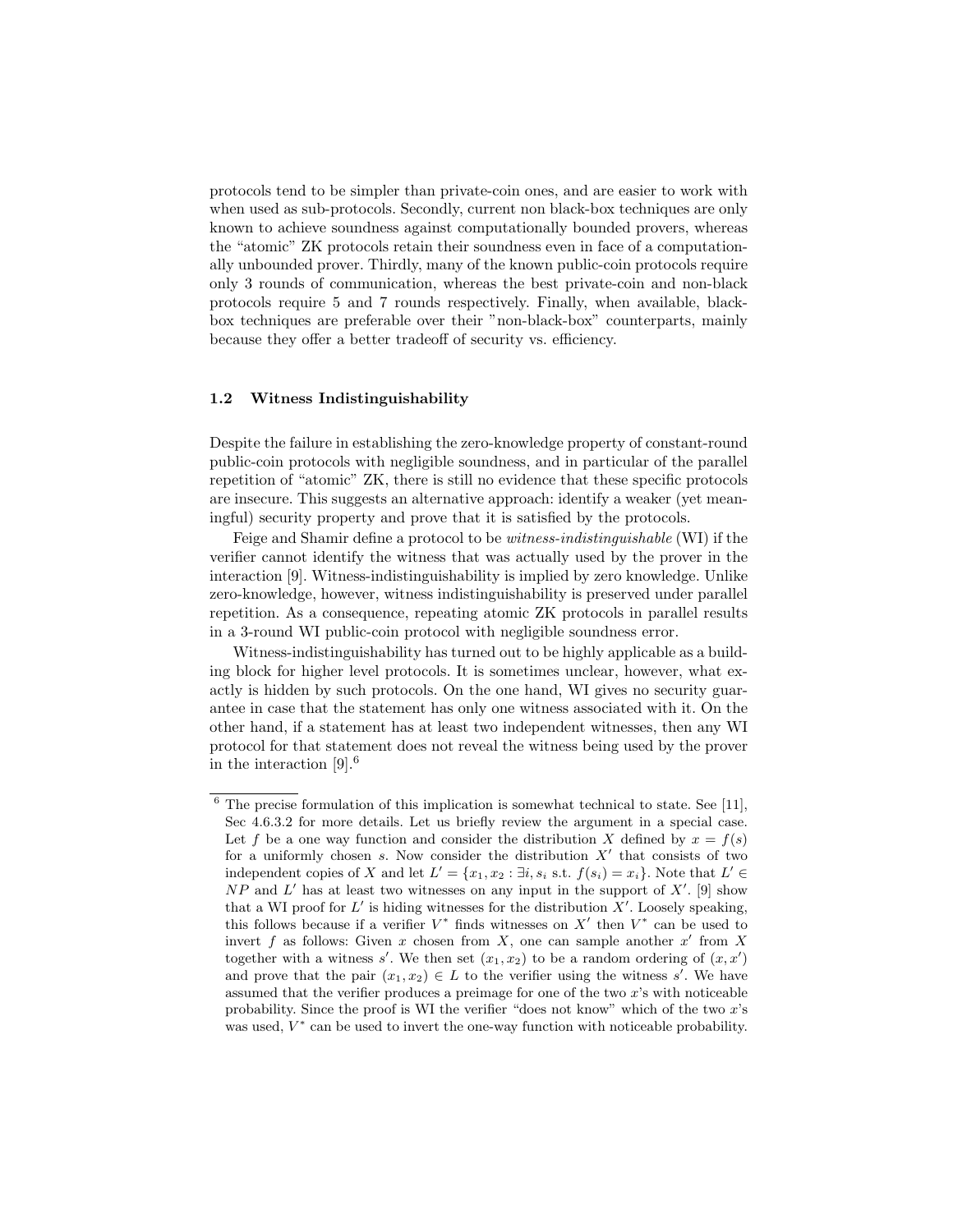# 1.3 Witness Hiding

Motivated by the above observation, Feige and Shamir put forward the notion of witness-hiding [9]. Loosely speaking, a protocol is said to be witness-hiding (WH) if at the end of the protocol the verifier cannot compute any new witness that he did not know before the protocol began. This is a natural security requirement, and can replace zero-knowledge in many cryptographic protocols.

Clearly, any ZK protocol is also WH, for any distribution of instances and for any efficiently computable function of the witness. The converse, however, is not true in general.<sup>7</sup> A well known question in this context is whether the parallel repetition of any of the "classical" 3-round protocols hides "interesting" functions of the witness for "interesting" distributions on the instances.

The results of [9] exhibit languages and distributions for which WI protocols are also WH, and thus provide an example where the answer is affirmative. In particular, this is an example where black-box techniques give 3-round publiccoin WH protocols whereas, by the results of [12], black-box techniques cannot give such efficient ZK protocols. We remark that WI is not sufficiently strong to always imply WH. For example, WI is meaningless for languages that have only one witness, whereas WH is not.

#### 1.4 Our Contributions

The main question we investigate is for what choices of languages and distributions there exist constant-round public-coin WH protocols with negligible soundness. We identify settings in which black-box techniques cannot establish the WH hiding property of such protocols. The precise model and results are described below. Before going into these details let us describe some consequences: Suppose that L is a non-trivial language in NP (meaning that  $L \notin BPP$ ) and suppose that any input  $x \in L$  has exactly one witness. Let X be an arbitrary distribution over inputs in  $L$  that is hard in the sense that no polynomial size circuit can produce a witness when given x sampled according to  $X$  with noticeable probability. We show that:

- It is impossible to show that parallel repetition of 3-colorability or Hamiltonicity is WH for X using certain black-box techniques. This result stands in contrast to the case where  $L$  has two or more witnesses, as in this case there exist distributions  $X$  for which there are black-box WH proofs (of the type we ruled out above) for the these protocols [9].
- It is impossible to show that generic constructions of Zaps given in [7] are WH for  $X$  using black-box techniques.

A consequence of our results is that there exist pairs of indistinguishable distributions for which parallel repetition of 3-colorability (or Hamiltonicity) cannot be shown to have strong witness indistinguishability using certain black-box techniques. The precise details appear in the full version.

<sup>7</sup> E.g., 2-round WI protocols (ZAPs) [7] cannot be ZK, but are WH in some special cases. E.g., the case that the statement has "two independent witnesses".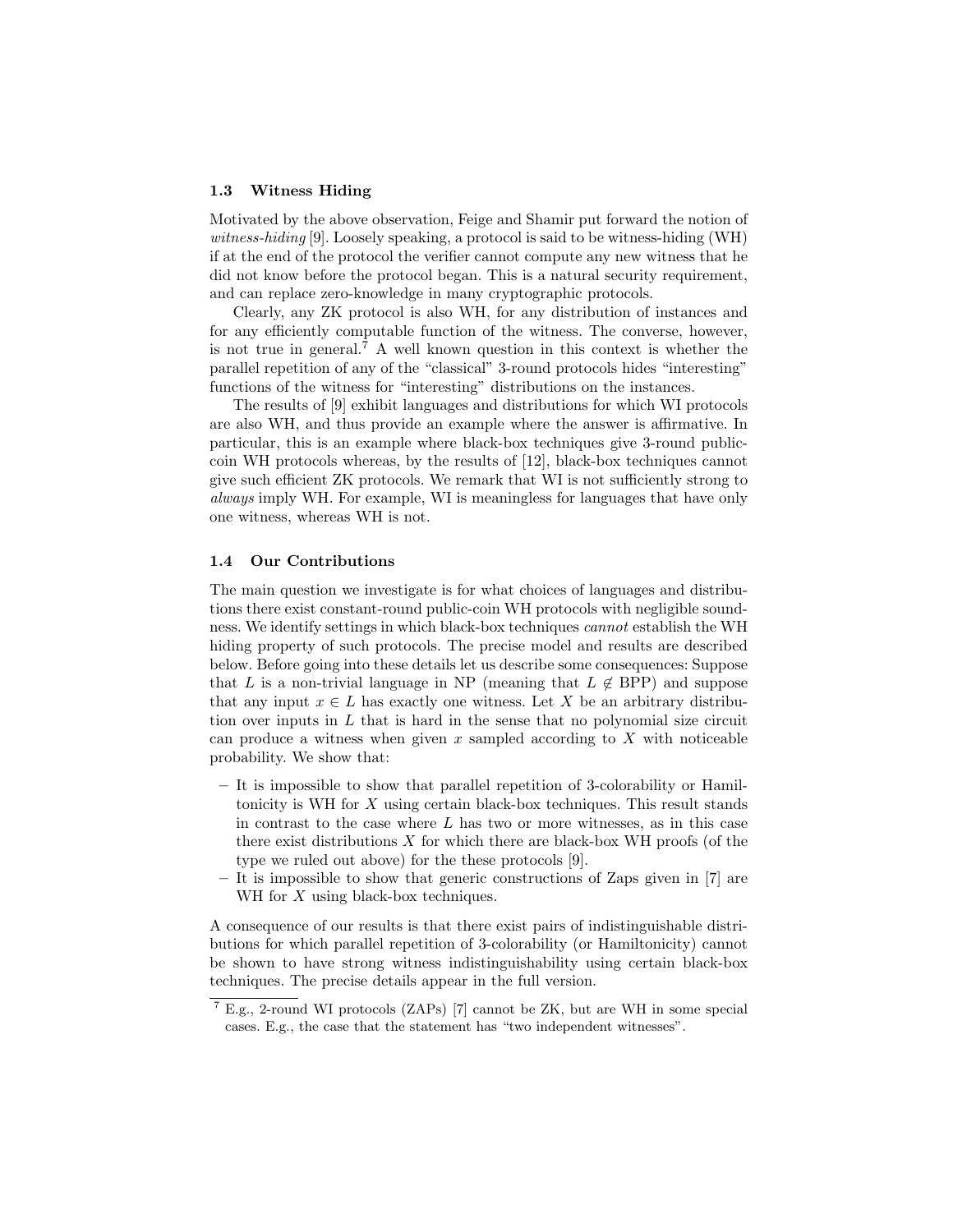Another consequence concerns a recent paper by Pass [17] that, following earlier work [10, 6, 1], investigates the possibility of constructing a one way function whose inversion task is at least as hard as deciding some NP complete language (via Turing reductions). Pass shows a relationship between the existence of a Turing reduction as above and the existence of constant-round, negligible soundness public-coin interactive proofs for SAT that hide the bits of the satisfying assignment. The main point in our context is that Pass's relationship requires that the WH property is established using black-box techniques. Our results provide limitations on this approach. The precise details appear in the full version.

## 1.5 The Notion of Black-Box Witness Hiding

We now explain what we mean by "black-box techniques". For a precise description of the model the reader is referred to Sections 2,3. Our definitions of "black-box WH" follow the framework of "black-box ZK" as defined in [12].

Loosely speaking, the definition of black-box WH requires that the WH property of the protocol is established using a reduction  $R$  (the reduction can be thought of as the "black-box simulator" in black-box ZK) that satisfies the following property: When  $R$  is given oracle access to a cheating verifier  $V^*$  that learns the witness following an interaction with the prover  $P$ , and an input  $x$ sampled from the distribution  $X$ , then either  $R$  is able to learn the witness with noticeable probability, or  $R$  is able to violate the security assumption on which the protocol is based. We consider several flavors of reductions.

Fully vs. weakly black-box reductions We distinguish between two kinds reductions depending on whether the reductions relies on a generic security assumption, such as "there exist one-way functions" or "there exist bit-commitment schemes", or on a specific security assumption, such as "factoring is a one-way function". To illustrate this distinction consider parallel repetition of the classical protocols for 3-Colorability [15] or Hamiltonicity [5]. These protocols require a bit-commitment scheme and can be seen as generic constructions of proof systems that can use *any* bit-commitment scheme. When considering black-box reductions for showing that these protocols are WH, we distinguish between two cases: A *fully-black-box reduction* is oblivious to the choice of commitment scheme and should work for any choice of commitment scheme. This is modeled by giving the reduction oracle access to the commitment scheme and requiring that the reduction works for any implementation of commitment schemes. A weakly-black-box reduction may be tailored for a specific implementation of the commitment scheme that relies on the hardness of a specific function (e.g., we can consider the protocol for 3-Colorability when implemented using Blum's commitment instantiated with Discrete Log). Naturally, it is more difficult to rule out weakly-black-box reductions than fully black box ones.<sup>8</sup>

<sup>&</sup>lt;sup>8</sup> Since in all the reductions considered in this paper access the cheating verifier (e.g., the adversary) as a "black box", the above definition of fully-black-box reduction coincides with the standard use of this notion (cf., [18]). In our definition of weaklyblack-box reduction, however, the reduction treats the adversary as a black-box and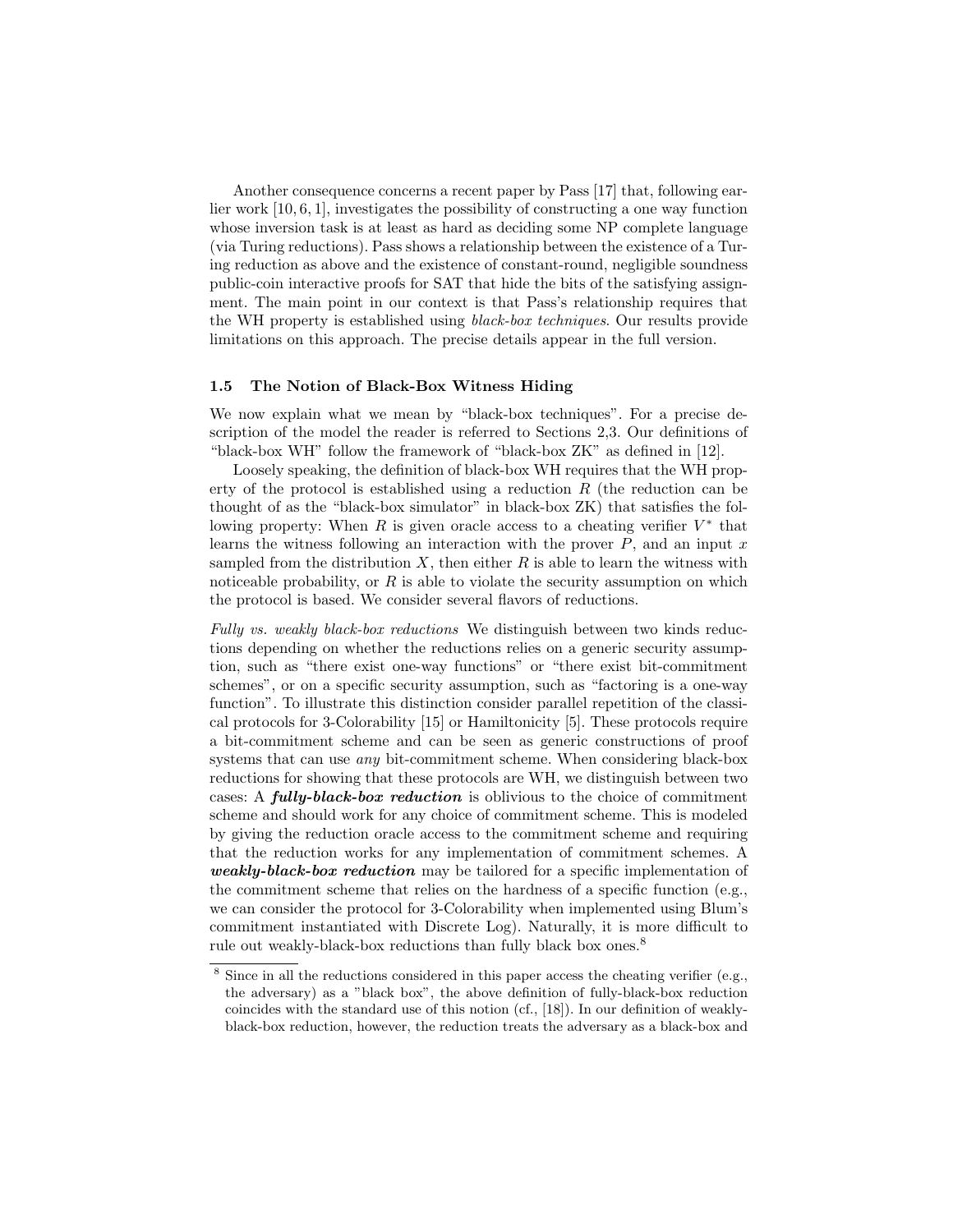Oblivious versus Tailored reductions. Recall that the witness-hiding property is defined with respect to some distribution  $X$  on inputs in  $L$ . A reduction  $R$  may be **tailored** for a specific distribution  $X$ . Alternatively, it may be **oblivious** and work for any distribution  $X$  over inputs in  $L$ .

To illustrate this point note that in the case of ZK, a black-box simulator is an oblivious reduction (as the simulator is able to simulate a transcript of  $(P, V^*)(x)$ on every input  $x \in L$  and thus on every distribution over such inputs). In the case of witness-hiding the reduction of [9] is an example of a black-box reduction that is tailored to the specific distribution. Specifically, this reduction critically *relies* on the ability to query  $V^*$  on inputs  $x'$  that are different than the input x given to the reduction. It is easy to show that oblivious reductions (and in particular black-box simulators) do not benefit form such behavior, as  $V^*$  may be chosen as a function of  $x$  and refuse to answer in interactions on inputs  $x' \neq x$ . In contrast, in the setup of witness-hiding the verifier  $V^*$  must agree to participate in the protocol on a noticeable fraction of inputs  $x$  in the support of X in order to break the witness-hiding property with noticeable probability.

The fact that tailored reductions can benefit from querying  $V^*$  on many different inputs is a new consideration that does not come up in the setting of ZK. The main technical difficulty dealt with in this paper is the development of techniques that handle such reductions.

*Embedding reductions.* For tailored reductions we say that  $R$  is **non-embedding** if for every pair of different inputs, if  $R$  queries  $V^*$  on both inputs then all queries for one input are made before the first query to the other input. A reduction is embedding if it does not obey the previous requirement.

Reductions in the literature. The reductions that establish the ZK property of 3-Colorability and Hamiltonicity are fully-black-box oblivious reductions. In fact, as explained earlier all black-box simulators that establish ZK are oblivious reductions. There are examples in the literature where the WH property is established using tailored reductions (e.g. the reduction of [9] that we sketched earlier that is a tailored and fully-black-box). However, to the best of our knowledge all the reductions in the literature are non embedding.

## 1.6 Statement of Our Results

We now state our results more precisely and explain which kind of black-box reductions we can rule out. Recall that WH is defined with respect to a language  $L \in \text{NP}$  and a distribution X over instances in L that is hard in the following sense. No polynomial-size circuit can produce a witness when given  $x$  sampled according to X with noticeable probability. We are assuming that  $L \notin BPP$  and that every  $x \in L$  has exactly one witness (0therwise WH may follow from WI).<sup>9</sup>

treats the "hardness assumption" arbitrarily. This is with contrast to the standard definition of weakly-black-box reduction, where the reduction treats the adversary arbitrarily and treats the hardness assumption as a black box.

 $9$  We can relax this assumption and consider protocols where the goal is to hide some specific function  $g$  of the witness. We refer to  $g$  as a "feature" of the witness. We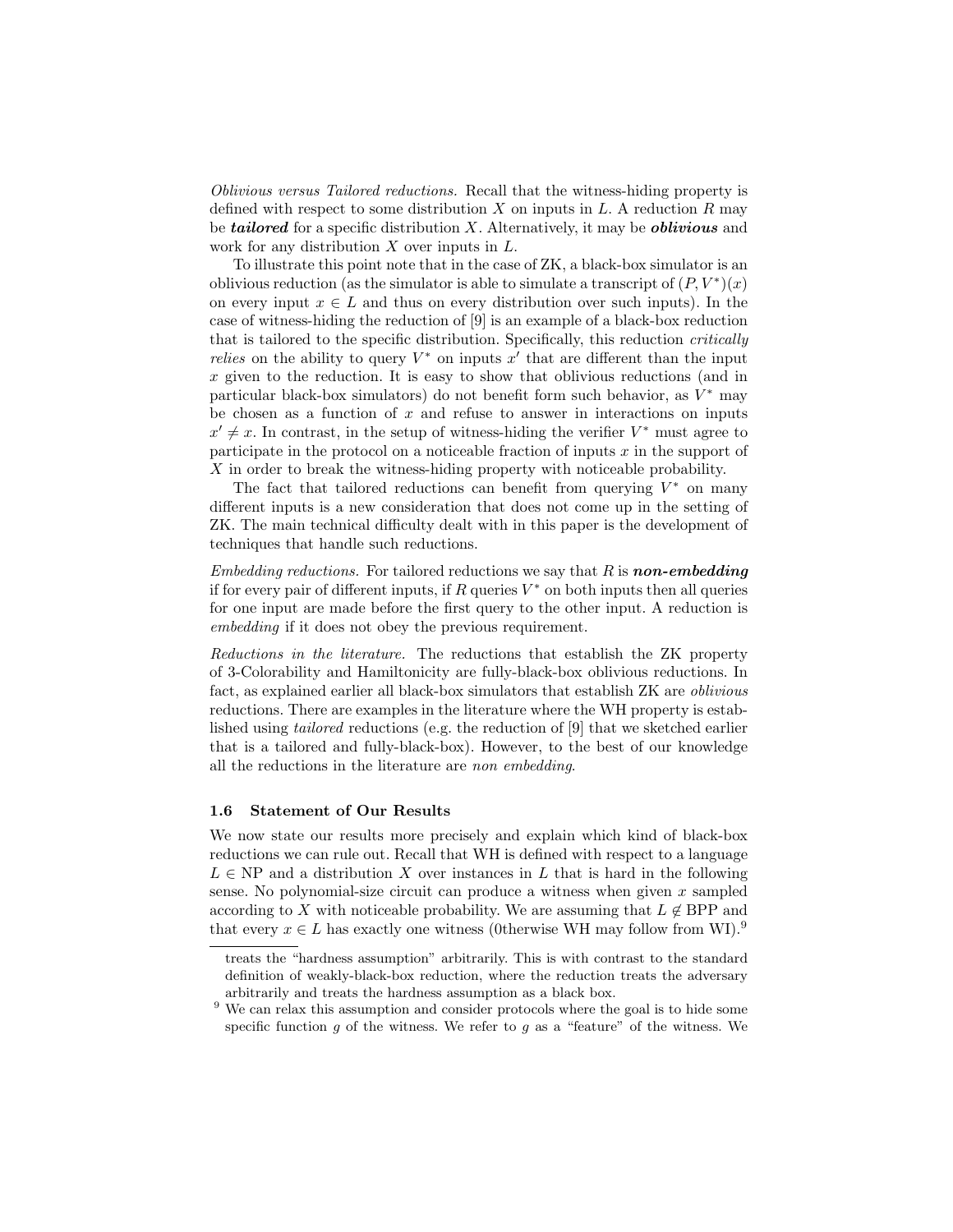Our results apply for any constant-round public-coin protocol that has negligible soundness. We now describe our precise results for various kinds of reductions:

- Oblivious reductions: We show that oblivious reductions cannot be used to establish black-box WH even if they are weakly-black-box. This is a simple extension of the lower bounds of [12] on black-box ZK. The precise formulation of this result appears in Theorem 3.1.
- Tailored non-embedding reductions: We show that tailored reductions that are non-embedding cannot be used to establish WH of protocols that are proofs of knowledge. This result also applies for weakly-black-box reductions. The precise formulation of this result appears in Theorem 3.2. For this result we need to develop new techniques that can handle tailored reductions. Recall that parallel repetition of 3-Colorability or Hamiltonicity are proofs of knowledge and therefore we obtain results on these specific protocols.

As we can handle weakly-black-box reductions, these results apply to *any* implementation of these protocols using any choice of commitment schemes.

Embedding fully-black-box reductions: While we do not know how to handle embedding reductions in general, we can handle embedding reductions that are fully-black-box for protocols with an additional property, which we refer to as TKE for "Transcript Knowledge Extractor". Loosely speaking, such protocols have the property that for any prover  $P^*$  that convinces V on some input  $x$  with probability that is larger than the soundness of the protocol,  $V$  can learn a witness for  $x$  at the end of the interaction assuming it can break the security assumption on which the protocol is based. We elaborate on this property below (a precise definition appears in Section 3.4).

What we show is that such protocols cannot have a fully-black-box reduction even if the reduction is tailored and embedding. The precise formulation of this result appears in Theorem 3.3. Many generic constructions in the literature of interactive proofs for NP-complete languages have the TKE property. In particular, the protocols for parallel repetition of 3-colorability or Hamiltonicity are fully-black-box (in the sense that they can use any bit-commitment scheme) and have the TKE property (in the sense that a verifier that can break the commitment scheme can learn the witness). It follows that these protocols cannot have fully-black-box reductions even if the reductions are tailored and embedding.

Another interesting case is that of Zaps [7]. These are 2-round WI proofs. Generic constructions of Zaps are not known to be proofs of knowledge (and therefore the lower bound in the previous item does not apply). Nevertheless, we observe that the generic constructions of Zaps in [7] have the TKE property. It follows that these protocols cannot have fully-black-box reductions even if the reductions are tailored and embedding.

say that g is uniquely determined if for every input  $x \in L$  and every two witnesses  $w_1, w_2$  for  $x, g(w_1) = g(w_2)$ . (A special case is the function  $g(w) = w$  that is uniquely determined in the case where every  $x \in L$  has one witness). Our lower bounds apply to any reduction that establishes witness-hiding of some uniquely determined feature of the input, and our results in Section 3 are stated using this terminology.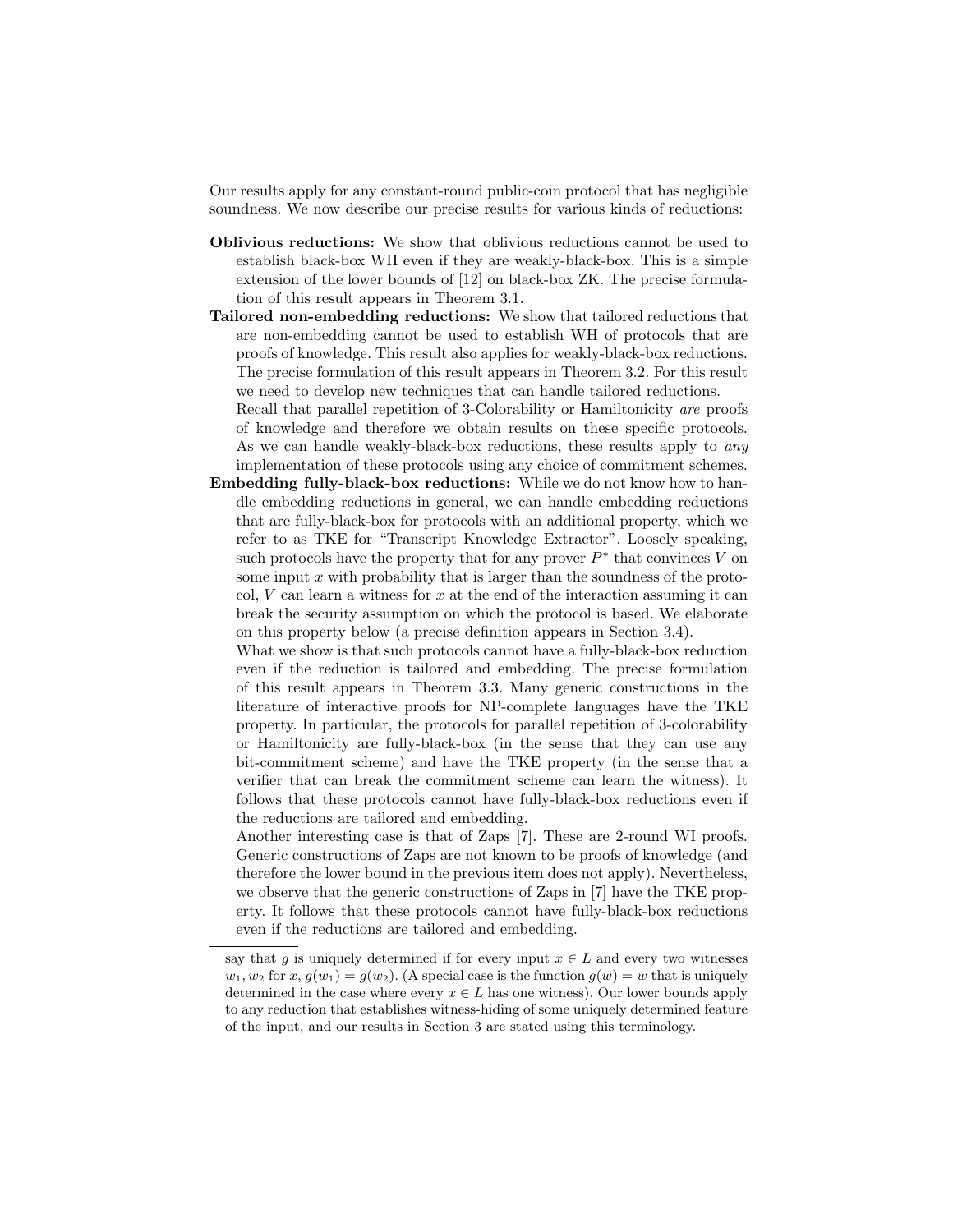## 1.7 Transcript Knowledge Extractors

We now discuss the TKE assumption mentioned earlier. Loosely speaking a reduction for an interactive proof from an hardness assumption (e.g., the existence of bit commitment schemes) has a *Transcript Knowledge Extractor*  $(TKE)$ if the following holds: There is a polynomial-time machine  $E$  that has access to an oracle that breaks commitments, and  $E$  is able to extract witnesses from "most" accepting transcripts between any prover  $P^*$  and the verifier V. The precise definition is given in Definition 3.8. In many cases (e.g., 3-colorability and Hamiltonicity) the soundness analysis of the protocol implicitly presents a transcript knowledge extractor. More details are given in Section 3.4.

What about non-black-box techniques? Our results only apply when the proof establishing witness-hiding is done by a black-box reduction. As we explained earlier, following the breakthrough paper of Barak [3] there are examples of protocols where the reduction proving zero-knowledge is non-black-box and relies on the code of  $V^*$ . We remark that  $[4]$  shows that parallel repetition of Hamiltonicity is ZK assuming that CIRCUIT-SAT has "small" circuits. Thus, we cannot expect unconditional results that rule out non black-box reductions establishing WH of this protocol. A natural question (that is not addressed in this paper) is to try and prove impossibility results for non-black-box reductions under hardness assumptions.

Organization of this paper. Due to space limitations this extended abstract does not contain all our results and there are no proofs. The reader is referred to the full version for more details. We give formal definitions for WH in Section 2 and our results are stated in Section 3.

# 2 Definitions of Witness Hiding

## 2.1 Preliminaries on Interactive Proofs

We use standard definitions of interactive machines and protocols. The reader is referred to [11] for an extensive treatment that also introduces this notation.

In this paper we are only interested in interactive proofs for languages  $L$  in NP. Such languages are defined using a *witness relation*  $R_L$  (that is L contains all inputs x such that there exist  $w \in R_L(x)$ . When we consider  $L \in NP$  we always assume that it comes with some specific witness relation  $R<sub>L</sub>$  and that on input  $x \in L$  the prover in the interactive proof is provided with some witness  $w \in R_L(x)$ . We want that completeness, soundness and privacy requirements are maintained for every choice of this witness. We use the following definition.

**Definition 2.1** (interactive proofs for NP languages). Let L be a language in NP. A witness choice is a function that maps every input  $x$  in  $L$  to a random variable W that is distributed over  $R_L(x)$ . A pair  $(P, V)$  of interactive machines is an interactive proof for L with completeness  $c(n)$  and soundness  $s(n)$  if V is probabilistic-polynomial-time and the following two conditions hold: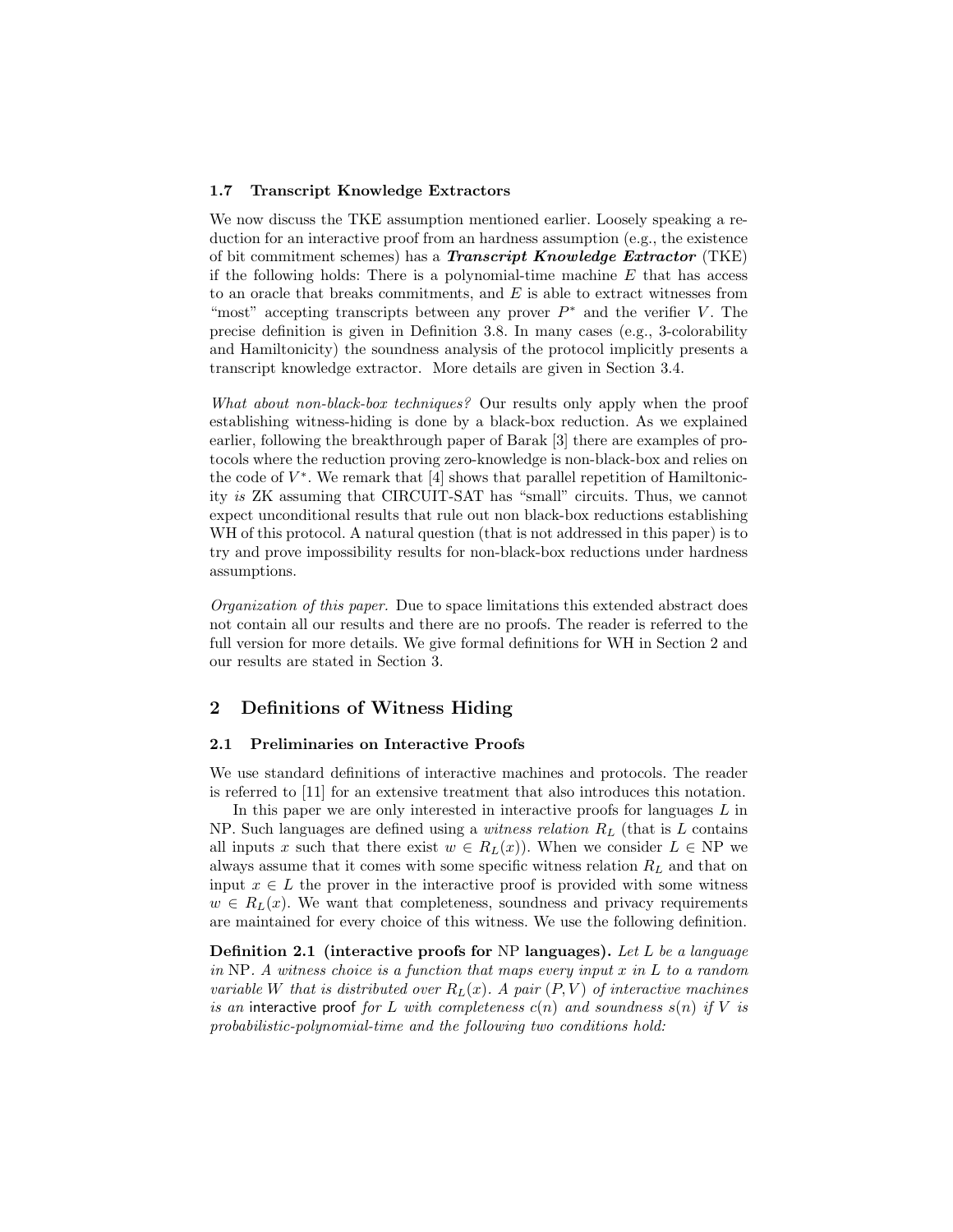- Completeness: For every  $x \in L$  and witness choice W,  $Pr[(P(W(x)), V)(x) =$  $1] \geq c(|x|)$ .
- − Soundness: For every  $x \notin L$  and machine  $P^*$ ,  $Pr[(P^*, V)(x) = 1] \leq s(|x|)$ .

If the completeness and soundness parameters are omitted then we mean perfect completeness (that is  $c(n) = 1$ ) and negligible soundness (that is  $s(n) = neg(n)$ ).

An interactive proof is public-coin if every message of V consists of independent random coins. The number of rounds in the protocol is the overall number of messages.

# 2.2 The Concept of Witness Hiding

Witness-hiding interactive proofs (defined by [9]) have the following property: if a verifier can find a witness to the NP statement that is being proven following an interaction with a prover, then he could have done so without such an interaction. This notion is defined with respect to a distribution ensemble over inputs in L.

**Definition 2.2.** Let L be a language in NP. A distribution ensemble  $X = \{X_n\}$ is over positive instances with respect to L if for every n,  $X_n$  assigns positive probability only to instances in  $L \cap \{0,1\}^n$ .

**Definition 2.3 (witness-hiding).** Let  $L \in NP$  and let  $R_L$  be its witness relation. Let  $X = \{X_n\}$  be a distribution ensemble over positive instances. An interactive proof  $(P, V)$  for L is witness-hiding with respect to X if the following condition holds: If for every sufficiently large n and every polynomial size circuit C,

$$
\Pr_{X \leftarrow X_n} [C(X) \in R_L(X)] = neg(n)
$$

then for every polynomial-time  $V^*$ , every witness choice W, sufficiently large n and every auxiliary input  $z_n$ ,

$$
\Pr_{X \leftarrow X_n} [ (P(W(X)), V^*(z_n)) (X) \in R_L(X) ] = neg(n)
$$

Note that there is an inherent difference between the definition of witnesshiding proofs and zero-knowledge proofs in the sense that the definition is with respect to an ensemble  $X$ , whereas in zero-knowledge proofs (or witnessindistinguishable proofs) information should not leak on *any* input x.

## 2.3 Hiding Features of the Witness

Definition 2.3 is only concerned with whether  $V^*$  can recover an entire witness. A stronger privacy requirement is that  $V^*$  does not learn some efficiently computable feature of a witness. Our results are stated using this more general notion. We use the following definition.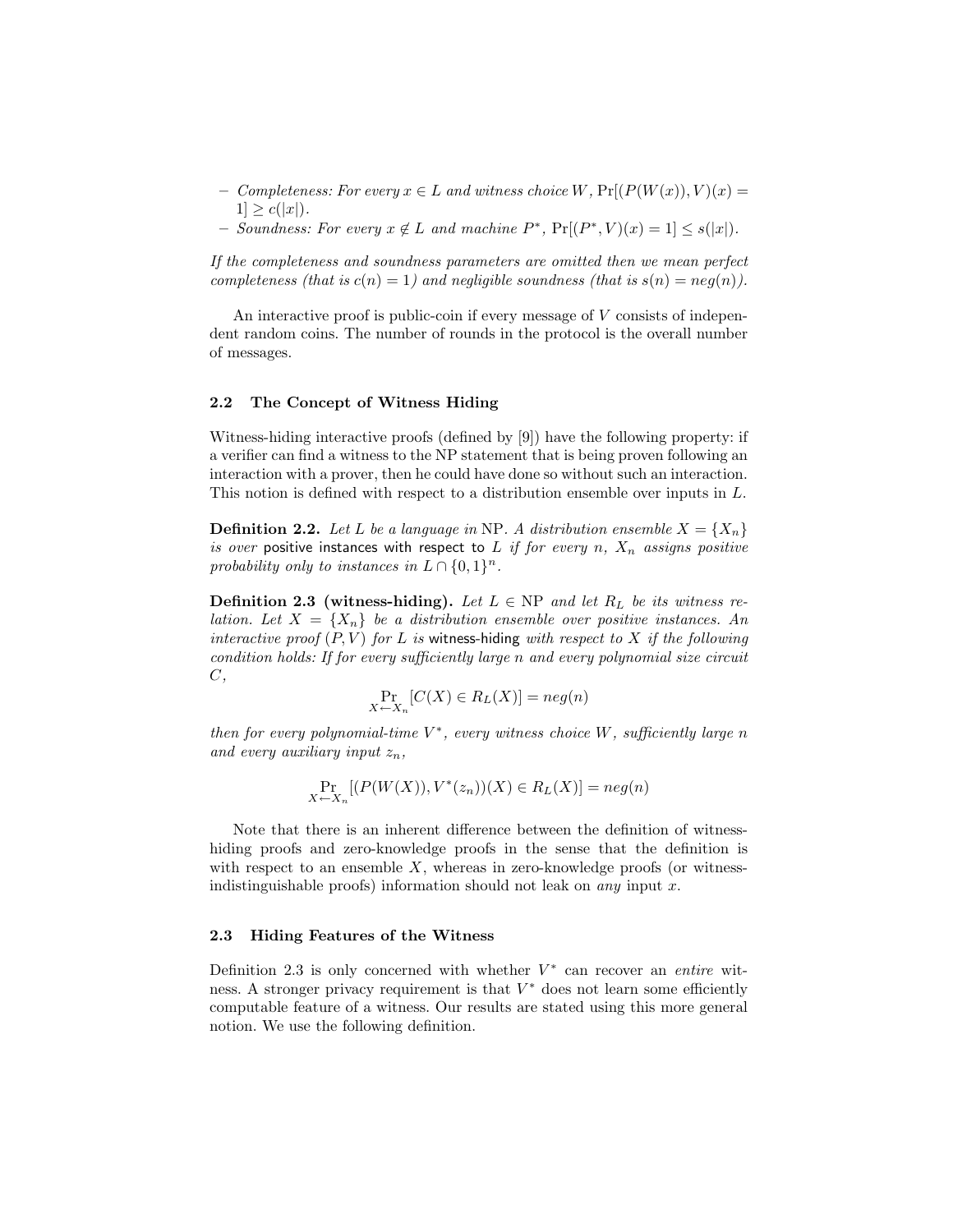**Definition 2.4 (feature function).** Let L be a language in NP and let  $m(n)$ denote the length of witnesses  $w \in R_L(x)$  for inputs  $x \in L$  of length n. Let  $\ell(n)$ be an integer function. A feature function g is a polynomial-time computable function  $g: \{0,1\}^{m(n)} \rightarrow \{0,1\}^{\ell(n)}$ . We say that g is uniquely determined on an input  $x \in L$ , if  $w_1, w_2 \in R_L(x)$  implies  $g(w_1) = g(w_2)$ . In that case, we sometimes abuse the notation and write  $g(x)$  rather than  $g(w)$ . We say that g is uniquely determined on a distribution X that is distributed over  $L \cap \{0,1\}^n$ , if it is uniquely determined on every input in the support of X.

Using this terminology, we can define the following notion of witness-hiding proofs that hides a uniquely determined feature g of the witness. (We restrict our attention to uniquely determined features as otherwise the feature of a witness  $W(X)$  depends on the witness choice W). Loosely speaking, the definition below says that if the verifier  $V^*$  can distinguish the feature  $g(X)$  from uniform following an interaction with the prover then he can do that prior to the interaction.

Definition 2.5 (witness-hiding for a uniquely determined feature  $g$ ). Let  $L \in NP$  and let  $R_L$  be its witness relation. Let  $X = \{X_n\}$  be a distribution ensemble over positive instances of L. An interactive proof  $(P, V)$  for L is witness-hiding a feature g that is uniquely determined with respect to  $X$ , if the following condition holds: If for every sufficiently large n and every polynomial size circuit C,

$$
|\Pr_{X \leftarrow X_n}[C(X) = g(X)] - 2^{-\ell(n)}| = neg(n)
$$

then for every polynomial-time  $V^*$ , every witness choice W, sufficiently large n and every auxiliary input  $z_n$ ,

$$
|\Pr_{X \leftarrow X_n}[(P(W(X)), V^*(z_n))(X) = g(X)] - 2^{\ell(n)}| = neg(n)
$$

Remark 2.1 (The case of one witness). In the case that a language  $L \in NP$  is defined using a witness relation  $R_L$  where every  $x \in L$  has exactly one witness then any feature  $g$  is uniquely determined. This in particular applies to the feature  $g(w) = w$ . With this choice definitions 2.5 and 2.3 coincide. Our lower bounds apply to every uniquely determined feature of witnesses and in particular apply to the standard notion of witness-hiding in the case that there is only one witness.

# 3 Black-Box Witness-hiding and Our Results

We study reductions that establish the conditions of Definitions 2.3 and 2.5. Consider an interactive proof  $(P, V)$ . A black-box reduction R that establishes the witness-hiding property of  $(P, V)$  is a polynomial-time machine that receives oracle access to a "cheating verifier"  $V^*$  (that is not necessarily efficient). It is assumed that  $V^*$  is able to break the witness-hiding property of the proof system and learn the feature  $g(X)$  following an interaction with P. As our goal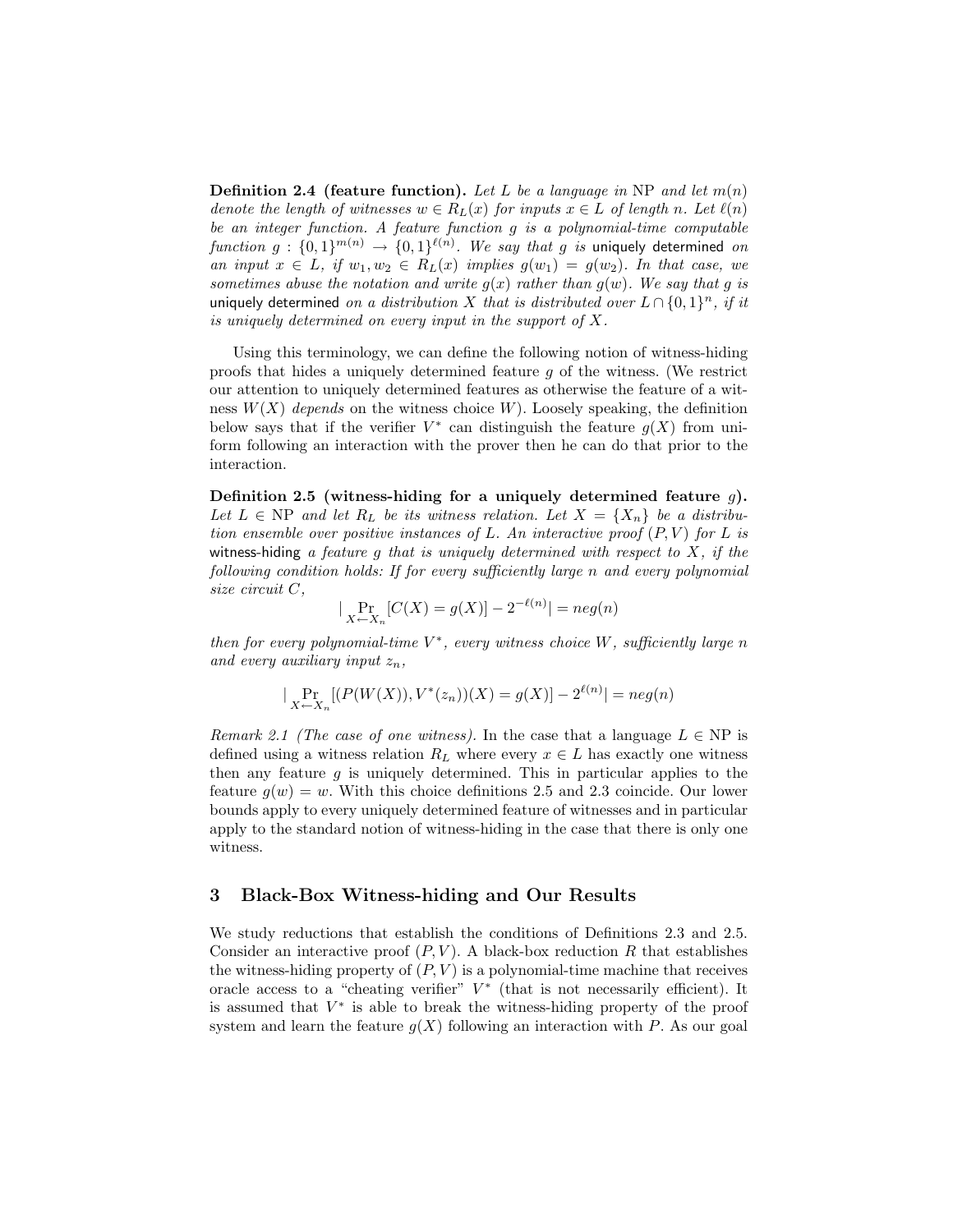is to prove lower bounds on reductions we make it easier for the reduction and assume that  $V^*$  learns  $g(X)$  with probability one (this only makes our results stronger). The reduction  $R$  is required to perform one of the following two tasks when given oracle access to such a  $V^*$ :

- Learn the feature  $g(X)$  with noticeable advantage when given X as input. (This shows that  $V^*$  could have learned  $g(X)$  without interacting with the prover).
- Break the security assumption on which the protocol is based. (This gives a contradiction in case  $V^*$  is efficient).

We distinguish between two kinds of constructions of interactive protocols depending on whether the protocol relies on a generic security assumption (e.g., "there exist one-way functions" or "there exist bit-commitment schemes") or on a specific security assumption (e.g., "factoring is a one-way function"). This distinction is described in the next sections.

# 3.1 Weakly Black-box Reductions

In this paper we consider the following notion of weakly-black-box reductions. The "protocol designer" chooses a specific "hardness assumption" (which we model, without lost of generality, as a one-way function) and designs specific machines  $P, V$  to be used by the prover and verifier. The designer also chooses a language  $L \in NP$ , an ensemble X over positive instances and a feature g that is uniquely determined for X. His goal is to show that  $(P, V)$  is witness-hiding for these specific choices and this allows the reduction  $R$  to depend in an arbitrary (non black-box) way on all the previous choices. A precise definition follows:

Definition 3.1 (weakly black-box reduction establishing witness hiding). Let f be a length preserving function. Let L be a language in NP. Let  $(P, V)$ be a proof system for L. Let  $X = \{X_n\}$  be a distribution ensemble over positive instances of  $L$ , and  $g$  be a feature that is uniquely determined for  $X$ . We say that R is a weakly-black-box WH reduction from f if R is a polynomial-time oracle machine and there exist polynomials  $p(n)$  and  $k(n)$  such that for every input length n, and every deterministic (not necessarily efficient) algorithm  $V^*$ : If there is a witness choice  $W(x)$  such that  $Pr_{X \leftarrow X_n}[(P(W(X)), V^*)(X) = g(X)] = 1$  then

 $-$  either  $R^{V^*}$  inverts f on random inputs of length  $k(n)$  with probability  $1/p(n)$ ,  $-$  or  $\Pr_{X \leftarrow X_n}[R^{V^*}(\check{X}) = g(X)] \geq 2^{-\ell(n)} + 1/p(n).$ 

Remark 3.1 (Relationship to black-box simulation). It is natural to compare our definitions to that of "black-box simulation" introduced in [12]. The notion of black-box simulation corresponds to a specific protocol  $(P, V)$  and requires that there is one reduction  $R$  (called black-box simulator) so that for every *efficient*  $V^*$ ,  $R^{V^*}(x)$  simulates a transcript that is indistinguishable from  $(P, \tilde{V}^*)(x)$ . It turns out that all black-box simulators in the literature satisfy a stronger requirement: For every  $V^*$  (not necessarily efficient) either  $R^{V^*}(x)$  simulates a transcript or it is able to invert some one-way function  $f$ . Note that every such reduction is a weakly-black-box WH reduction from f.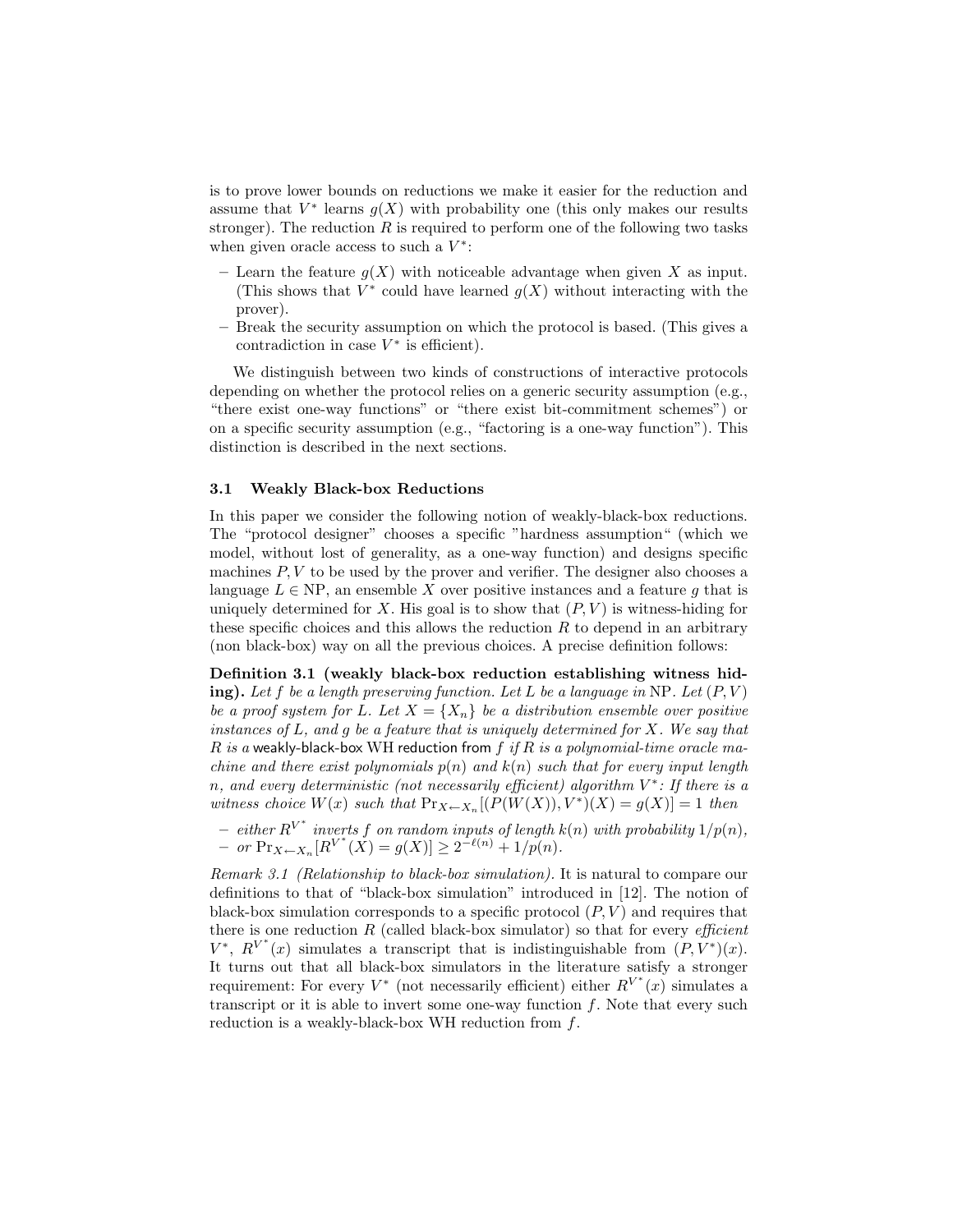#### 3.2 Our Results on Weakly Black-box Reductions

We consider several notions of weakly-black-box reductions. A reduction  $R$  is oblivious if it does not depend on the choice of the distribution ensemble X and one reduction applies to any distribution ensemble. We remark that all proofs of "black-box ZK" [12] in the literature are oblivious reductions.

**Definition 3.2** (oblivious reductions). Let  $L, P, V, g, f$  be as in Definition 3.1. Let  $R$  be a polynomial-time oracle procedure. We say that  $R$  is an oblivious reduction if for every distribution ensemble  $X$  over positive instances,  $R$  is a weakly-black-box WH reduction from f with respect to X.

We show that assuming  $NP \neq BPP$ , oblivious reductions cannot show witnesshiding for constant-round public-coin protocols with negligible soundness, with respect to NP complete languages L, where every input  $x \in L$  has exactly one witness. This result (stated below) is an easy extension of the negative results of [12] for black-box ZK.

**Theorem 3.1.** Let L be a language in NP and let  $R_L$  be its witness relation. Let  $(P, V)$  be a constant-round public-coin interactive proof for L with negligible soundness. Assume that the feature  $g(w) = w$  is uniquely determined on every input x (that is that every  $x \in L$  has exactly one witness). Let R be an oblivious weakly-black-box WH reduction from some one-way function f. Then  $L \in BPP$ .

We now consider reductions that can be tailored to a specific distribution ensemble  $X$ . Such a weakly-black-box reduction  $R$  receives an input  $x$  and oracle access to a "cheating verifier"  $V^*$  that breaks the witness-hiding property. When R queries  $V^*$  it supplies some partial history of the protocol  $(P, V)$  and  $V^*$  replies with his next message in the protocol. A part of the partial history is the input x' to the protocol  $(P, V)$ . Note that R may query  $V^*$  on partial histories that contain inputs  $x'$  that are different from the input x given to R. A reduction R is non-embedding if it finishes all queries to  $V^*$  on one input before it queries  $V^*$  on some other input.

**Definition 3.3** (non-embedding reductions). Let  $L, P, V, g, f, X$  be as in Definition 3.1 and let R be a weakly-black-box WH reduction from f. We say that R is a non-embedding reduction if for every input x and every oracle  $V^*$ and every two inputs  $x_1 \neq x_2$ , if  $R^{V^*}(x)$  makes a query containing  $x_1$  before making a query containing  $x_2$  then all queries that contain  $x_1$  are made before the first query that contains  $x_2$ .

We show that if a non-embedding reduction is used to show witness-hiding for a constant-round public-coin protocol with negligible soundness with respect to some distribution  $X$  and uniquely determined feature  $g$ , and if furthermore the protocol is also a proof of knowledge, then it is possible to efficiently predict  $g(x)$  with noticeable advantage when given x sampled from X. This means that it is impossible to use such reductions to hide features that are hard to predict.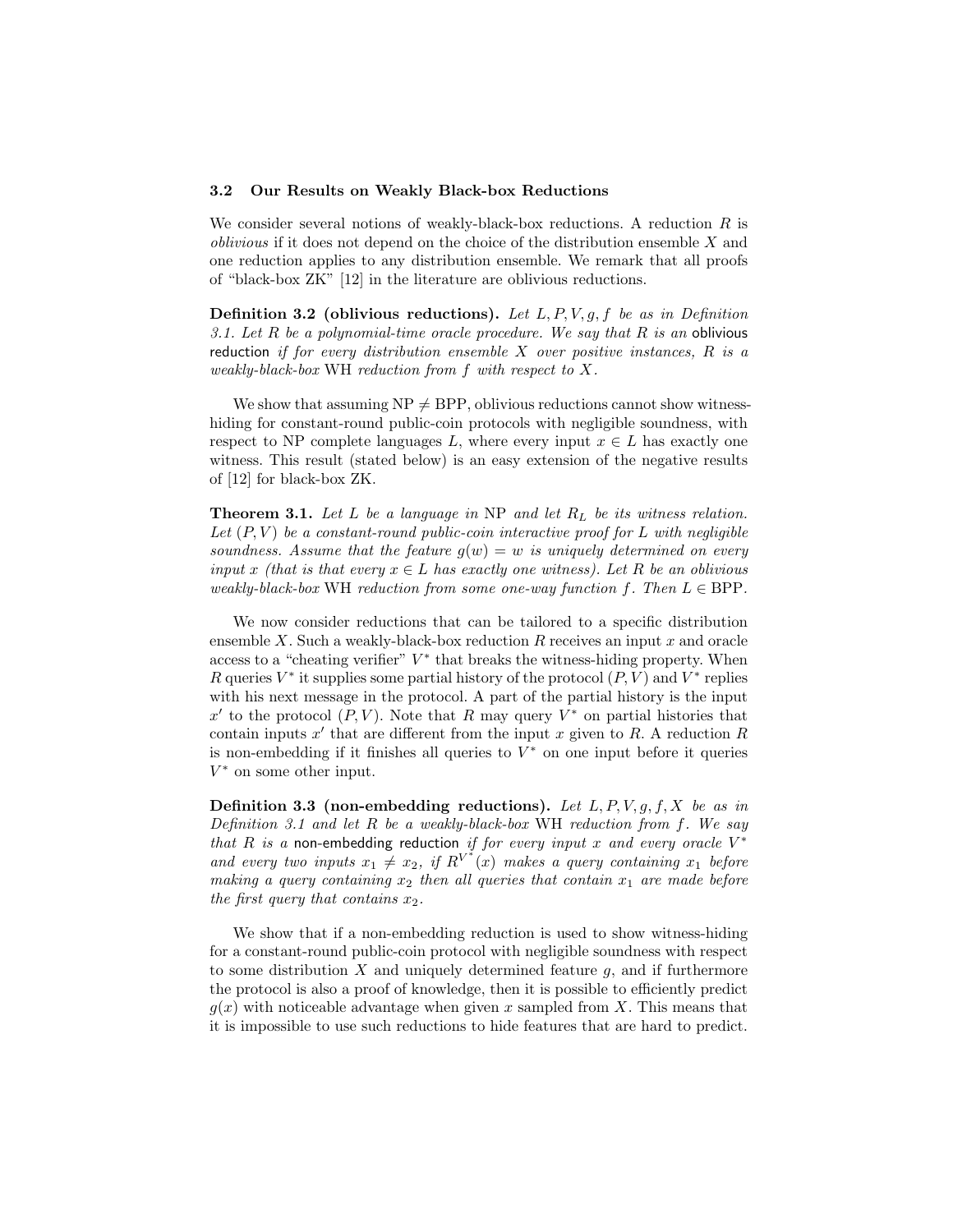**Theorem 3.2.** Let  $L \in NP$ , let  $R_L$  be its witness relation. Let X be a distribution ensemble over positive instances of L and let g be a feature that is uniquely determined with respect to X. Let  $(P, V)$  be a constant-round publiccoin interactive proof for L with negligible soundness and assume that  $(P, V)$  is a proof of knowledge with negligible knowledge error (see Definition 3.7). Let R be a non-embedding weakly-black-box WH reduction from a one-way function f. Then there is a polynomial-time machine M and a polynomial p such that for every sufficiently large n,  $Pr_{X \leftarrow X_n}[M(X) = g(X)] \geq 2^{-\ell(n)} + 1/p(n)$ .

In particular, if every input  $x \in L$  has one witness then the feature  $g(w) = w$ is uniquely determined. The theorem says that if  $(P, V)$  is a proof of knowledge then the existence of a non-embedding reduction  $R$  gives that one can efficiently find witnesses when given  $x$  sampled from  $X$  with noticeable probability (and thus  $X$  is not a "hard distribution").

Corollaries on specific protocols. Consider parallel repetition of 3-Colorability [13] and Hamiltonicity [5] using any choice of commitment scheme (that may be based on an arbitrary one-way function). These protocols are constant-round public-coin interactive proofs with negligible soundness for complete languages in NP. Furthermore, both these protocols are proofs of knowledge with negligible knowledge error. Thus, Theorems 3.1 and 3.2 apply and give limitations on reductions that establish the WH property of these protocols.

## 3.3 Fully-black-box Reductions

In a fully-black-box construction the protocol designer is given a cryptographic primitive as a black-box. (In this paper we consider the primitives: one-way function, one-way permutation and information theoretically binding bit commitments). In this setup the protocol designer receives a black-box that implements the basic primitive. He designs oracle machines  $P^{(\cdot)}, V^{(\cdot)}$  to be used by the prover and verifier. We start by formally defining this setup.

Definition 3.4 (black-box interactive proofs). Let L be language in NP. Let F be a set of functions from strings to strings. A pair  $(P^{(\cdot)}, V^{(\cdot)})$  of oracle machines is a  $F$ -black-box interactive proof for  $L$  if  $V$  is probabilistic polynomial time and for every  $f \in \mathcal{F}$ , the pair  $(P^f, V^f)$  satisfy the completeness and soundness properties in Definition 2.1.

We now consider several families of possible oracles that model one-way functions, one-way permutations and bit-commitment schemes. The same framework, however, can be used to describe most cryptographic primitives.

Definition 3.5 (oracles for primitives). Let  $O_{\text{OWF}}$  denote the set of all length preserving functions. Let  $O_{OWP}$  be the subset of all functions in  $O_{OWF}$ that are permutations on every input length. Given  $f \in O_{\text{OWF}}$ , an algorithm T  $\eta$ -breaks  $f$  on security parameter  $k$  if  $Pr_{X \leftarrow U_k}[T(f(X)) \in f^{-1}(f(X))] \geq \eta$ .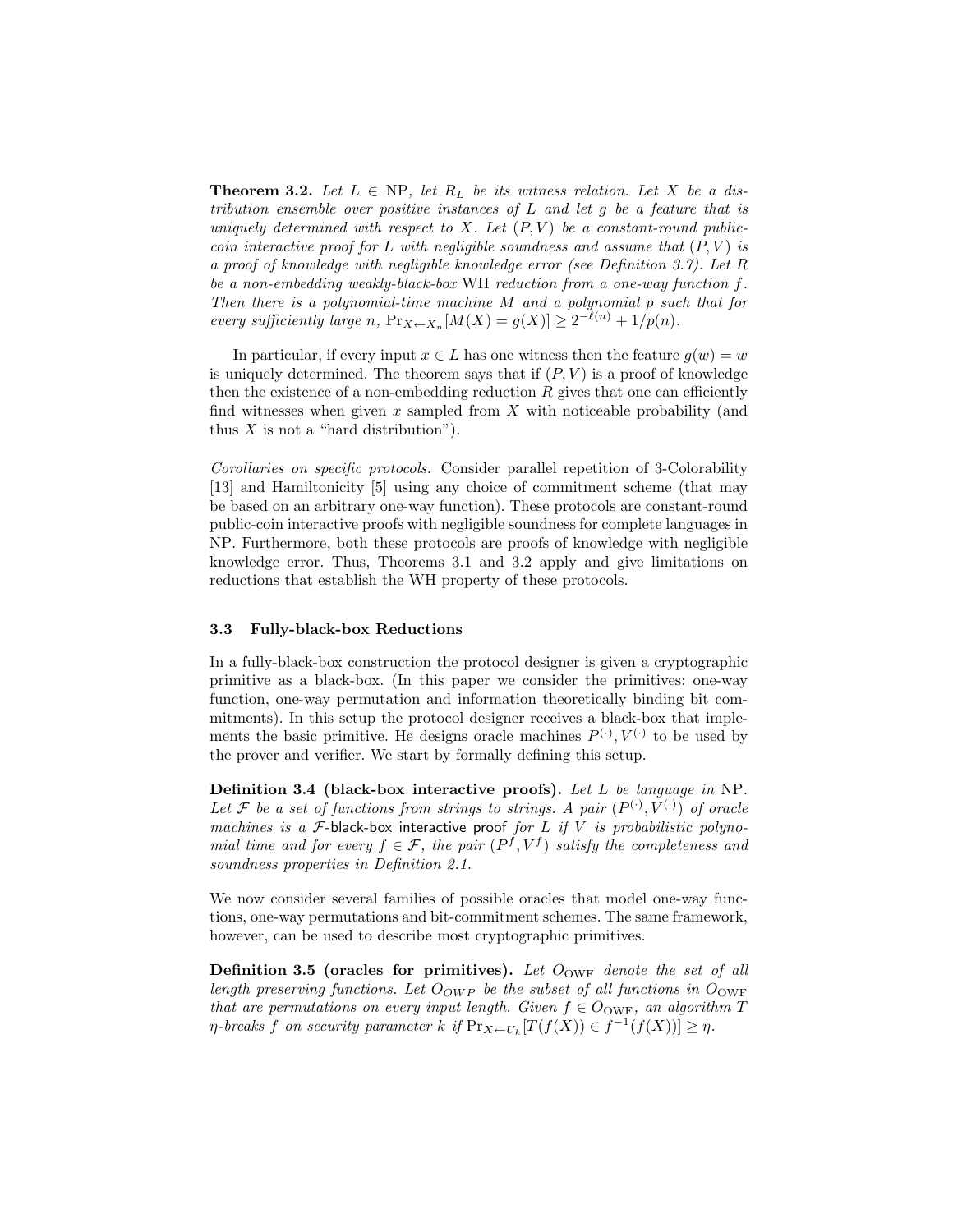Let  $O_{BC}$  denote the set of all functions f that given a bit b and a string  $r \in \{0,1\}^k$  produce a string  $c \in \{0,1\}^k$ . We furthermore require that f is binding, namely that for every k and  $r_1, r_2 \in \{0, 1\}^k$ ,  $f(0, r_1) \neq f(1, r_2)$ . Given  $f \in O_{BC}$ , an algorithm T  $\eta$ -breaks f on security parameter k if  $Pr_{B \leftarrow U_1, R \leftarrow U_k}[T(f(B, R))$  $|B| \geq 1/2 + \eta/2^{10}$ 

Remark 3.2 (interactive commitment schemes). The family  $O_{BC}$  defined above corresponds to perfectly binding non-interactive commitment schemes. In such a scheme the sender commits to a bit b by sending  $f(b, r)$  for a randomly chosen r. The sender can later reveal the bit b by sending r and our definition requires that the commitment is binding.

One can consider more relaxed notion of commitment schemes in which the commitment phase is an interactive protocol between the sender and receiver. In such a scheme the binding property can be statistical rather than perfect (namely, binding only holds with high probability over the receiver's coins). We have chosen the more simple version of commitment schemes in order to simplify the presentation. All our results, however, apply also for the more general notion of interactive statistically binding commitments (and this holds by exactly the same proofs).

Remark 3.3 (3-Colorability and Hamiltonicity). Using this framework the classical protocols for 3-Colorability and Hamiltonicity can be viewed as  $O_{BC}$ -blackbox interactive proofs. (This also applies if we modify  $O_{BC}$  to capture interactive commitments as explained in Remark 3.2).

We can now give the definition of a fully-black-box reduction. We consider two flavors depending on whether the black-box interactive proof starts from one-way functions or bit-commitment (that is whether  $f$  is assumed to come from  $O_{\text{OWF}}$  or  $O_{\text{BC}}$ ). The definition below is identical to definition 3.1 with the following modifications: all parties (including the verifier  $V^*$  and the reduction  $R$ ) get oracle access to  $f$  and the reduction should work for every choice of  $f$  in the family of relevant oracles.

Definition 3.6 (fully-black-box reduction establishing witness hiding). Let L be a language in NP. Let  $(P^{(\cdot)}, V^{(\cdot)})$  be a  $O_{\text{OWF}}$ -black-box interactive proof for L (resp.,  $O_{BC}$ -black-box interactive proof for L). Let  $X = \{X_n\}$  be a distribution ensemble over positive instances of L, and g be a feature that is uniquely determined for X. We say that R is a fully-black-box WH reduction from OWF (resp., fully-black-box WH reduction from BC) if R is a polynomialtime oracle machine and there exist polynomials  $p(n)$  and  $k(n)$  such that for every  $f \in O_{\text{OWF}}$  (resp., every  $f \in O_{\text{BC}}$ ) and every input length n, and every deterministic (not necessarily efficient) algorithm  $V^*$ : If there is a witness choice  $W(x)$  such that  $Pr_{X \leftarrow X_n}[(P^f(W(X)), V^{*f})(X) = g(X)] = 1$  then

<sup>&</sup>lt;sup>10</sup> The choice of dividing  $\eta$  by 2 is so that the success probability of T is one when  $\eta = 1$ . This way, for both  $O_{\text{OWF}}$ ,  $O_{\text{BC}}$  an algorithm T that 1-breaks f succeeds with probability one.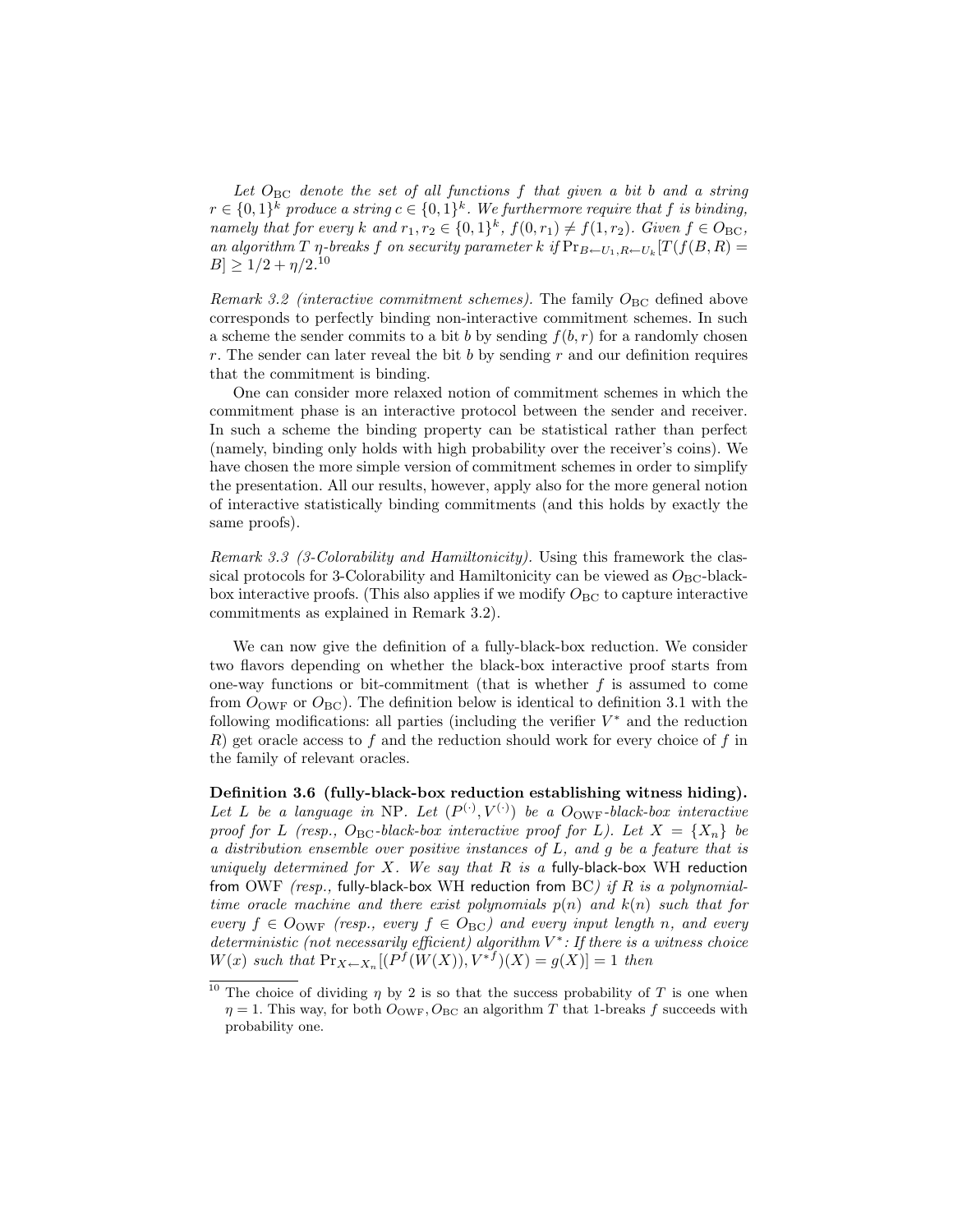$-$  either  $R^{V^{*f},f}$  1/p(n)-breaks f on security parameter  $k(n)$ ,  $-$  or  $Pr_{X \leftarrow X_n}[R^{V^{*f},f}(X) = g(X)] \ge 2^{-\ell(n)} + 1/p(n).$ 

We note that any fully-black-box reduction  $R$  gives a weakly-black-box reduction for any specific choice of f.

## 3.4 Transcript Knowledge Extractors

We introduce a non-standard notion of proofs of knowledge (which is incomparable to the standard one) and show that black-box interactive proofs from commitment schemes that are constant-round public-coin protocols with negligible soundness, and in addition have "transcript knowledge extractors" cannot have fully-black-box reductions establishing WH. Before we define this new notion, let us first recall the definition of "standard" knowledge extractors.

**Definition 3.7** (knowledge extractor [11]). Let  $(P, V)$  be an interactive proof system for  $L \in NP$  and let  $R_L$  be its witness relation. A probabilistic machine E is a knowledge extractor for  $(P, V)$  and  $R_L$  with error  $\eta \colon \mathbb{N} \mapsto \mathbb{R}$ , if there exists a polynomial  $q_E$  such that for every input  $x \in L_n$  and every deterministic algorithm  $P^*$ ,  $E^{P^*}(x)$  runs in expected number of step bounded by  $\frac{q_E(n)}{\delta(x)-q(|x|)}$  and outputs  $w \in R_L(x)$ , where  $\delta(x) = \Pr[(P^*, V)(x) = 1]$ .

The new notion applies to black-box interactive proofs (See definition 3.4) and allow the extractor to access an oracle that breaks the security assumption on which the protocol is based. The extractor gets as input a transcript on which  $V$  accepts and is required to extract a witness from the transcript (we stress that the extractor does not get oracle access to the prover  $P^*$ ). A precise definition follows. The definition has two flavors depending on whether the blackbox interactive proofs is from one-way functions or bit-commitment.

Definition 3.8 (transcript knowledge extractor (TKE)). Let L be a language in NP and let  $(P^{(\cdot)}, V^{(\cdot)})$  be a  $O_{\text{OWF}}$ -black-box interactive proof for L (resp., a  $O_{BC}$ -black-box interactive proof for L). A polynomial-time oracle ma*chine E is a* transcript knowledge extractor with error  $\eta(n)$  if for every  $f \in O_{\text{OWF}}$ (resp., every  $f \in O_{BC}$ ) and every algorithm T that 1-breaks f on every security parameter k it holds that: For every input  $x \in L$  and for every deterministic algorithm  $P^*$ , let  $\tau(x)$  be the random variable that is the transcript of  $(P^{*f}, V^f)(x)$ then:

 $\Pr[\tau(x) \text{ is accepting and } E^{f,T}(\tau(x)) \notin R_L(x)] \leq \eta(|x|)$ 

We allow  $E$  to access both  $f$  and an oracle  $T$  that completely breaks  $f$ . While transcript knowledge extractors require an oracle that breaks the security assumption, they have the advantage that they do not require oracle access to the prover  $P^*$ . This in particular means that they do not rely on rewinding  $P^*$ and that the extraction process is efficient even if  $P^*$  is inefficient.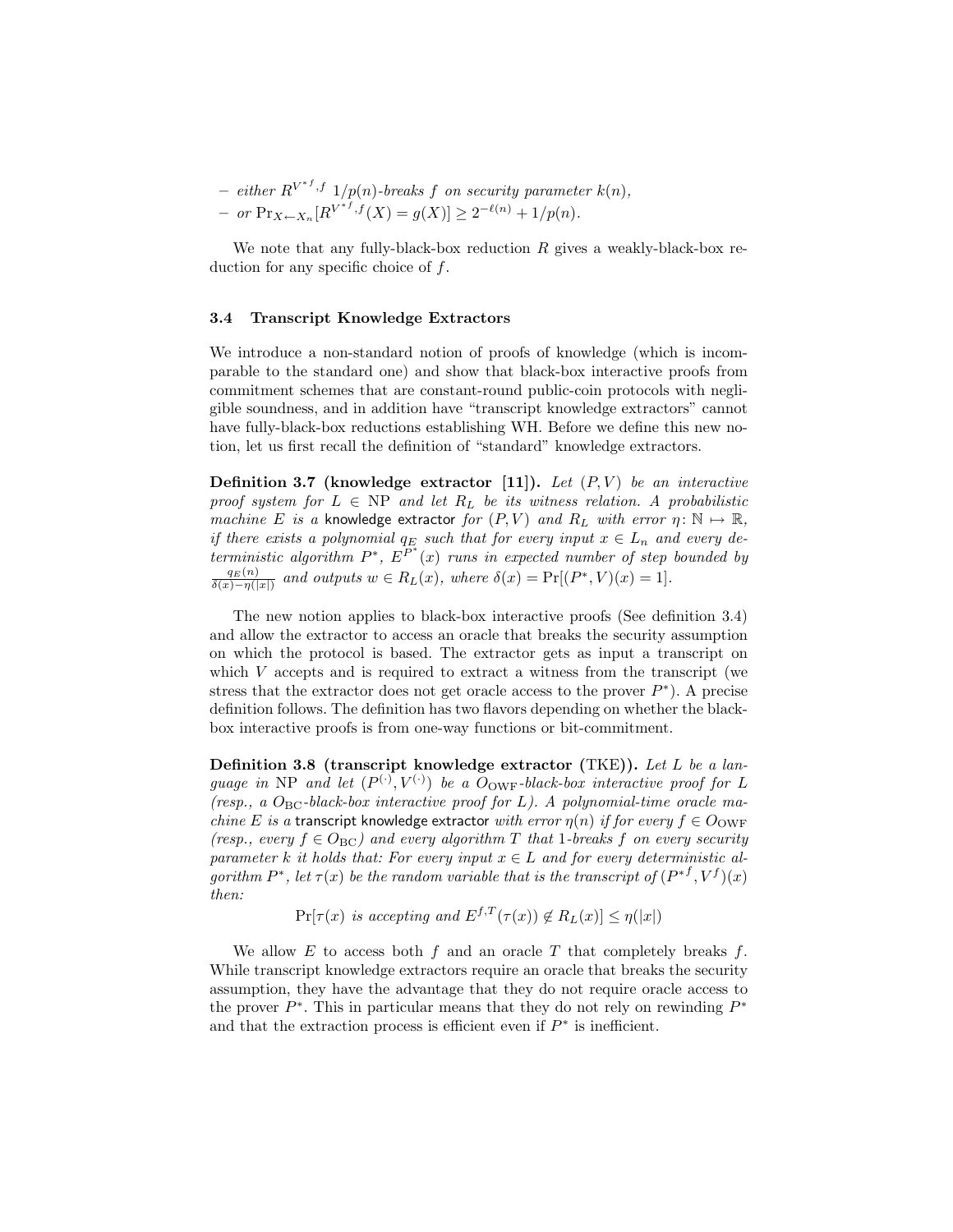#### 3.5 Our Results on Fully-black-box Reductions

We now state our main result on fully-black-box reductions. We consider blackbox interactive proofs that use one-way functions or commitment schemes. This result applies to any reduction (even one that is embedding) whenever the blackbox interactive proof has a transcript knowledge extractor.

**Theorem 3.3.** Let  $L \in NP$  and let  $R_L$  be its witness relation. Let X be a distribution ensemble over positive instances of  $L$  and let  $g$  be a feature that is uniquely determined with respect to X. Let  $(P^{(\cdot)}, V^{(\cdot)})$  be a constant-round public-coin  $O_{\text{OWF}}$ -black-box interactive proof for L (resp.,  $O_{\text{BC}}$ -black-box interactive proof for  $L$ ). Assume that the proof system has negligible soundness and a TKE with negligible error. Let R be a fully-black-box WH reduction from OWF (resp., BC). Then, there is a polynomial-time machine M and a polynomial p such that for every sufficiently large n,  $Pr_{X \leftarrow X_n}[M(X) = g(X)] \geq 2^{-\ell(n)} + 1/p(n)$ .

The theorem above is very similar to Theorem 3.2 with the exception that it handles general fully-black-box reductions (rather than non-embedding weaklyblack-box ones) and requires transcript knowledge extractors (rather than standard knowledge extractors). In the next section we observe that many protocols in the literature have transcript knowledge extractors. In particular, when considering a language L in which every  $x \in L$  has exactly one witness, the feature  $g(w) = w$  is uniquely determined and the Theorem asserts that one cannot use a fully-black-box reduction to establish WH for distributions X for which finding a witness is hard.

## 3.6 Prevalence of Transcript Knowledge Extractors

On an intuitive level one can expect that any interactive proof where the privacy of the prover is based on a hardness assumption (e.g., the existence of bitcommitment schemes) has a transcript knowledge extractor as otherwise the hardness assumption is "not really needed" and the security of the protocol follows unconditionally. We do not make such a formal statement and do not know whether a statement of this flavor is true. In the discussion below we observe that many specific interactive proofs in the literature have transcript knowledge extractors. The impossibility results of Theorem 3.3 apply to all these protocols.

3-Colorability. Consider the ZK proof of [13] for 3-colorability. This is a  $O_{BC}$ black-box interactive proof that is a 3-round protocol with perfect completeness and soundness  $1 - 1/m$  (where m is the number of edges in the input graph). It is known that this protocol is zero-knowledge. The soundness analysis of this protocol shows that if in the first message of the protocol the prover does not send a commitment to a witness (a legal coloring) then with probability  $1/m$ (where  $m$  is the number of edges in the input graph) the verifier rejects. It follows that this protocol has a transcript knowledge extractor with  $\eta = 1 - 1/m$  as E can open the commitment using the fact it has oracle access to an algorithm T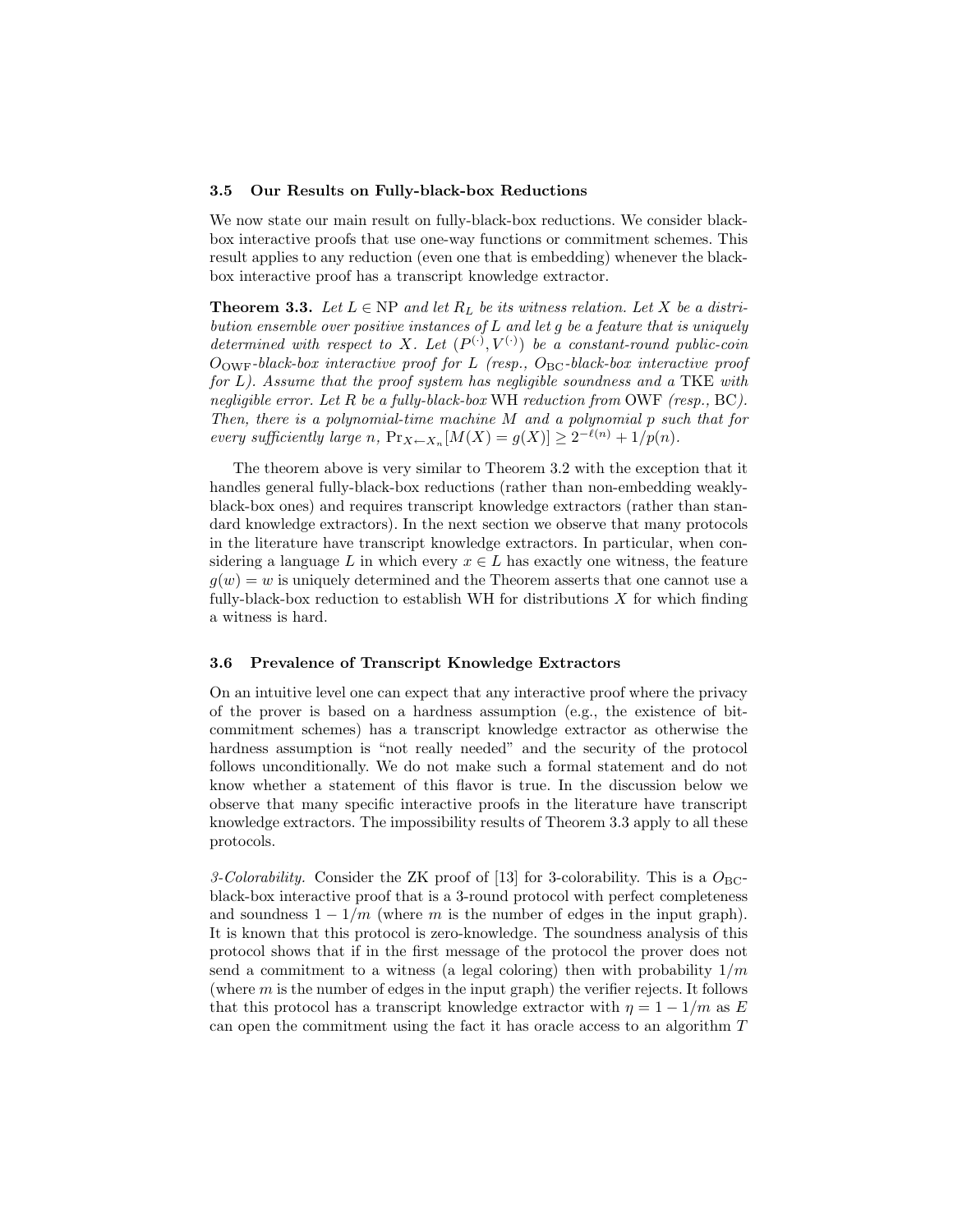that breaks the commitment. Recall that we are interested in investigating the security of the parallel repetition of this atomic protocol when repeated  $t$  times. It is easy to see that after repetition there is a transcript knowledge extractor with error  $\eta = (1 - 1/m)^t$ . (This follows as if the extractor cannot find a witness in any of the commitments sent in the first round then the probability that the verifier accepts is the expression above).

Graph Hamiltonicity. Consider the ZK proof of [5] for Graph Hamiltonicity. This is a  $O_{BC}$ -black-box interactive proof that is a 3-round protocol with perfect completeness and soundness  $1/2$ . The soundness analysis of this protocol shows that if B does not commit to a graph that is isomorphic the input graph  $G$  in its first message then with probability 1/2 he is caught in the third message. On the other hand if  $B$  commits to a graph that is isomorphic to the correct graph then with probability half he reveals a cycle in the graph in the third message and the knowledge extractor can "break" the commitment and find a cycle in the original graph when given the transcript. These properties give a knowledge extractor with  $\eta = 1/2$  and parallel repetition reduces  $\eta$  at an exponential rate.

Zaps. These are 2-message WI protocols [7], and are not known to be a (standard) proof of knowledge. Zaps can be either constructed based on non-interactive zero-knowledge (NIZK) proofs, or based on a verifiable pseudo-random generator (VPRG). The "generic" versions of both of these primitives are constructed using trapdoor permutations, where the role of trapdoor permutations in all known constructions is to implement the hidden bits (or hidden random string) model [8, 16, 7]. A close examination of these constructions reveals that if one is able to invert the underlying trapdoor permutation then the bits (random string) becomes completely revealed. As observed in [19], such information can be used to extract the witness for the statement. With appropriately chosen parameters (i.e., if the soundness error is small enough), this can be done with all but negligible probability. The same applies for VPRG based constructions. Thus, many of the "generic" zap constructions have transcript knowledge extractors.

Acknowledgements We thank Oded Goldreich and Rafael Pass for helpful discussions.

# References

- 1. A. Akavia, O. Goldreich, S. Goldwasser, and D. Moshkovitz. On basing one-way functions on np-hardness. In Proceedings of the 38th Annual ACM Symposium on Theory of Computing (STOC), pages 701–710, 2006.
- 2. L. Babai and S. Moran. Arthur-merlin games: A randomized proof system, and a hierarchy of complexity classes. J. Comput. Syst. Sci., 36(2):254-276, 1988.
- 3. B. Barak. How to go beyond the black-box simulation barrier. In Proceedings of the 42nd Annual Symposium on Foundations of Computer Science (FOCS), pages 106–115, 2001.